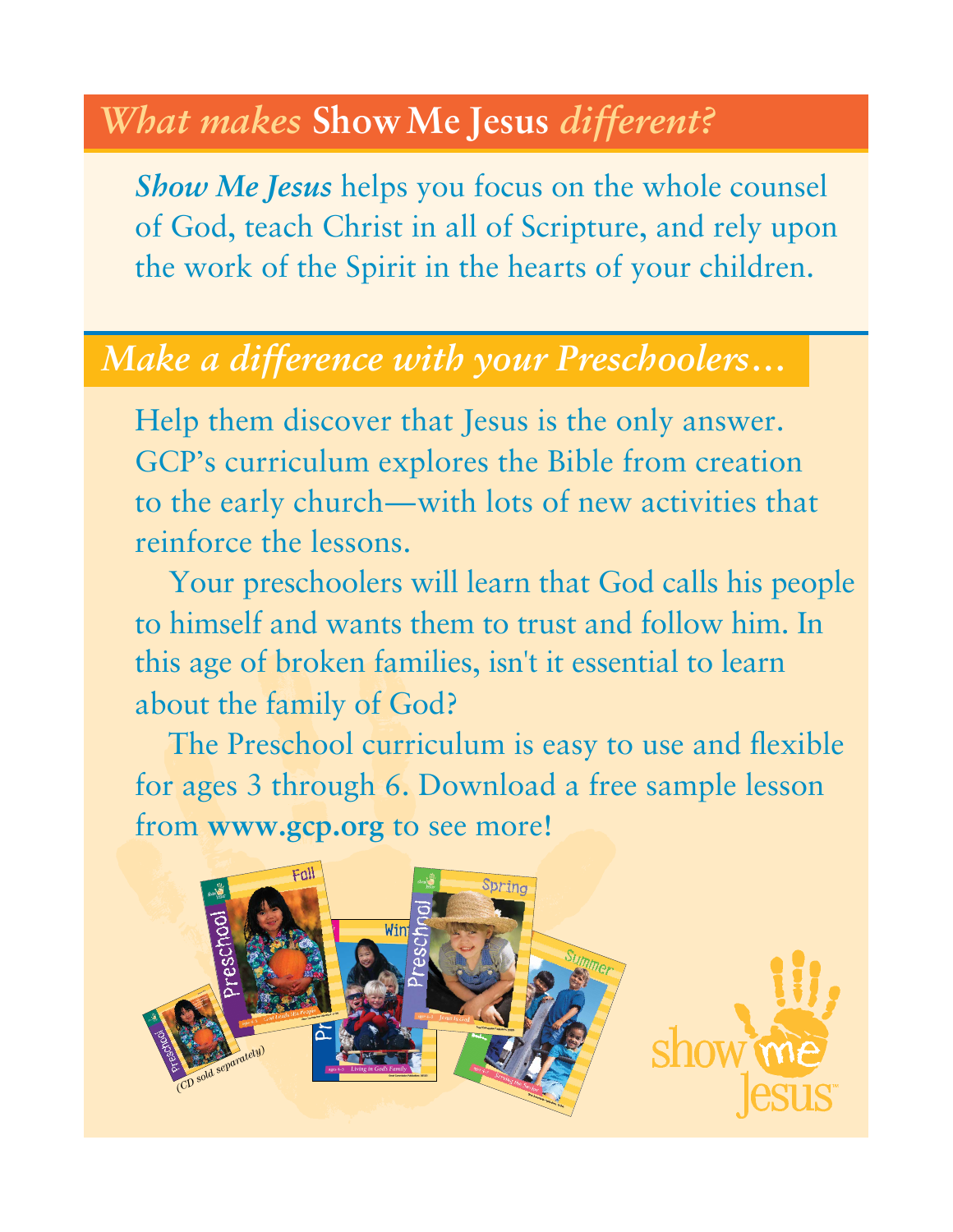Fall 2017

## Preschool • Master Plan • Fall Year 1 • God Created All Things

|                                                |              | <b>Lesson Number</b><br>and Title                           | <b>Bible Truth</b>                                                                                                                                                                                                        | <b>Lesson Focus</b>                                                                                                                   | <b>Memory Minute</b>                                                                |
|------------------------------------------------|--------------|-------------------------------------------------------------|---------------------------------------------------------------------------------------------------------------------------------------------------------------------------------------------------------------------------|---------------------------------------------------------------------------------------------------------------------------------------|-------------------------------------------------------------------------------------|
|                                                |              | <b>God Created</b><br>Everything                            | God created the heavens and the earth<br>when there was nothing. God called all<br>things into being with the power of his<br>word. (Genesis 1)                                                                           | Know that God created all<br>things and praise him for what<br>he has made.                                                           | In the beginning God created the<br>heavens and the earth.<br>Genesis 1:1           |
|                                                | $\mathbf{2}$ | <b>God Created</b><br>Day and Night                         | God created light and divided it from<br>the darkness, and made day and night.<br>He made the sun, moon and stars to<br>give order to our days. (Genesis 1)                                                               | Thank God for creating day<br>and night, and the sun, moon<br>and stars.                                                              | Review Genesis 1:1                                                                  |
|                                                | 3            | <b>God Created</b><br>Creatures for<br>Water and Sky        | By his commands, God created and<br>prepared water and sky. God made the<br>first living creatures. God saw "it was<br>good." (Genesis 1)                                                                                 | Praise God for making water<br>and sky. Praise him for mak-<br>ing all kinds of fish to swim in<br>water and birds to fly in the sky. | God saw all that he had made,<br>and it was very good.<br>Genesis 1:31a             |
|                                                | 4            | God Created the<br>Earth, Plants and<br><b>Land Animals</b> | By his word, God made the land ap-<br>pear. He created vegetation and<br>animal life, designed to flourish ac-<br>cording to God's sovereign plan.<br>(Genesis 1)                                                         | Learn that everything God made<br>is good and that all his works<br>praise him.                                                       | Review Genesis 1:31a                                                                |
|                                                | 5            | <b>God Created Man</b><br>and Woman                         | God created man and woman in his<br>image to enjoy fellowship with him.<br>(Genesis 1-2)                                                                                                                                  | Know that we are created in<br>God's image. Jesus gives his<br>children faith and power to<br>trust and obey him.                     | Know that the LORD is God. It is<br>he who made us, and we are his.<br>Psalm 100:3a |
| UNIT 1 The Creation and God's Covenant of Life | 6            | Tending and<br><b>Keeping God's</b><br>World                | God charged Adam and Eve with the<br>task of tending and keeping the land<br>and creatures, giving them opportunity<br>to glorify him through work.<br>$(Genesis 1-2)$                                                    | Begin to learn to what it means<br>to tend and keep God's world<br>wisely.                                                            | Review Psalm 100:3a                                                                 |
|                                                | 7            | God Set Apart the<br>Seventh Day                            | Having completed his creation on the<br>sixth day, God rested on the seventh<br>day, establishing a model for his<br>people to rest from their work on the<br>Sabbath. (Genesis 2; Exodus 20)                             | Thank God for the Christian<br>Sabbath as a day set apart for<br>worship, rest and doing good to<br>others.                           | Remember the Sabbath day by<br>keeping it holy.<br>Exodus 20:8                      |
|                                                | 8            | <b>God's Covenant</b><br>of Life                            | After creation, God made a sacred cov-<br>enant with man: God promised life to<br>Adam on the condition that he obey God<br>perfectly, and he threatened to punish<br>Adam with death if he disobeyed God.<br>(Genesis 2) | God's covenant children glorify<br>him when they trust and<br>obey him.                                                               | [Jesus said,] "You are my friends<br>if you do what I command."<br>John 15:14       |
|                                                | 9            | Sin Spoiled God's<br>Perfect World                          | Adam and Eve disobeyed God and<br>became sinners. Because of their sin,<br>trouble, pain and death entered God's<br>wonderful world. (Genesis 3)                                                                          | To understand that because<br>Adam and Eve sinned, we are<br>all sinners.                                                             | All wrongdoing is sin.<br>1 John 5:17a                                              |
|                                                |              | <b>10</b> God Reached Out<br>in Love                        | Although Adam and Eve sinned against<br>God, he did not stop loving them. Even<br>while declaring his judgment against sin,<br>God revealed a merciful plan to reconcile<br>sinners to himself. (Genesis 3)               | God promised to send a Savior<br>who would pay for Adam and<br>Eve's sin, and our sin.                                                | Review<br>Exodus 20:8<br>John 15:14<br>1 John 5:17a                                 |
|                                                | 11           | God Sent the<br><b>Savior</b>                               | God's promise of a Savior who would<br>suffer and die in the place of sinners<br>was fulfilled in Jesus. (Genesis 3; Ro-<br>mans 5; 1 John 3)                                                                             | Jesus came to earth and died on<br>the cross to pay for our sins.                                                                     | While we were still sinners,<br>Christ died for us.<br>Romans 5:8b                  |
|                                                |              | <b>12</b> God's Plan for His<br><b>New Creation</b>         | God will one day restore his people<br>and his creation to himself, with<br>Jesus ruling as king. (Isaiah 65;<br>2 Corinthians 5; Revelation 21)                                                                          | Know that one day God will<br>give his people a wonderful<br>home in the new heavens and<br>the new earth.                            | Review Romans 5:8b                                                                  |
| UNIT 2 The Fall and God's Covenant of Grace    |              | <b>13</b> God Our Creator<br>Is Faithful                    | The Lord our Creator is faithful to his<br>covenant people, and because of his<br>grace and mercy, we respond in loving<br>service. (Psalm 100)                                                                           | Praise God for his creation,<br>salvation and faithful care.                                                                          | We are his people, the sheep of<br>his pasture.<br>Psalm 100:3b                     |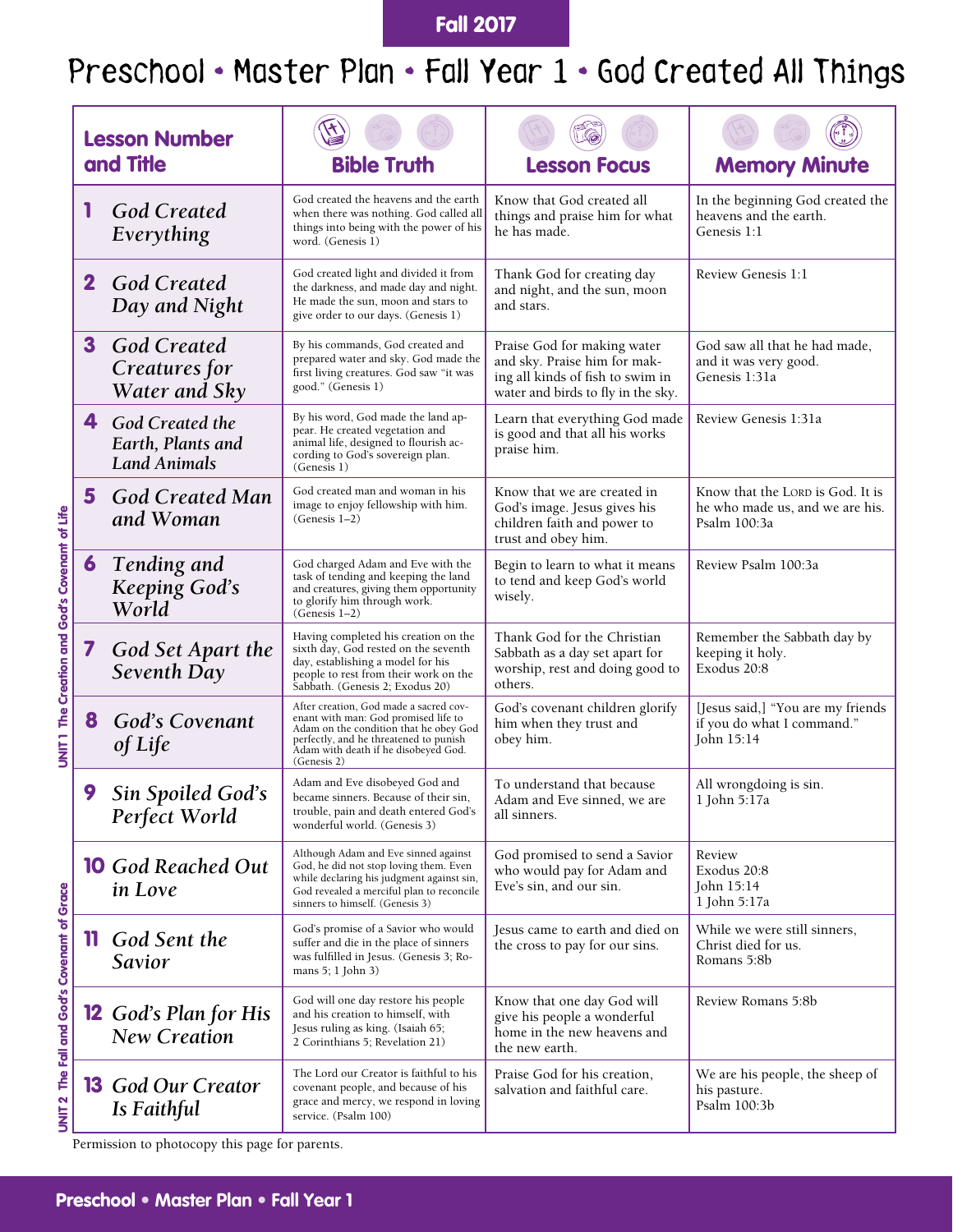#### Winter 2017

## Preschool • Master Plan • Winter Year 1 • Jesus Is God's Son

|                                         |             | <b>Lesson Number</b>                                        |                                                                                                                                                                                           |                                                                                      |                                                                                                     |
|-----------------------------------------|-------------|-------------------------------------------------------------|-------------------------------------------------------------------------------------------------------------------------------------------------------------------------------------------|--------------------------------------------------------------------------------------|-----------------------------------------------------------------------------------------------------|
|                                         |             | and Title                                                   | <b>Bible Truth</b>                                                                                                                                                                        | <b>Lesson Focus</b>                                                                  | <b>Memory Minute</b>                                                                                |
|                                         | 1           | God Sends John                                              | Through God's angel, Zechariah<br>learned that he and Elizabeth would<br>have a son. John was born to get God's<br>people ready for the Savior. (Luke 1)                                  | Learn that God sent John to<br>get God's people ready for the<br>promised Savior.    | Praise be to the Lord.<br>Luke 1:68a                                                                |
|                                         | $\mathbf 2$ | <b>Mary Hears</b><br>and Believes the<br><b>Good News</b>   | The angel announced to Mary that the<br>baby she would bear would be Jesus,<br>God's own Son, the promised Savior.<br>Mary believed and praised God.<br>(Luke 1)                          | Praise God for sending his Son<br>as a baby.                                         | Jesus is the Christ, the Son<br>of God. John 20:31b                                                 |
| UNIT The Birth of Jesus                 |             | Jesus Is Born                                               | God's Son, Jesus, was born in Beth-<br>lehem as a baby who would grow up<br>to save God's people from their sins.<br>(Luke 2)                                                             | Thank God for sending the<br>Savior he promised.                                     | Today in the town of David a<br>Savior has been born to you; he<br>is Christ the Lord.<br>Luke 2:11 |
|                                         | 4           | <b>Simeon Sees</b><br>the Savior                            | Just as God promised, Simeon lived to<br>see the infant Christ, who was sent to<br>be the Savior of his people. (Luke 2)                                                                  | Learn that God always keeps<br>his promises.                                         | Review Luke 1:68a<br>John 20:31b<br>Luke 2:11                                                       |
|                                         | 5           | Wise Men<br>Worship Jesus                                   | God led the wise men to Bethlehem<br>to worship Jesus, the Savior and King.<br>God's power kept Jesus safe to grow<br>up and do the work God planned for<br>him. (Matthew 2)              | God guides and protects his<br>servants.                                             | Review Luke 1:68a<br>John 20:31b<br>Luke 2:11                                                       |
|                                         | 6           | <b>Jesus Visits</b><br>the Temple                           | Even at 12 years of age, Jesus knew<br>he was God's Son. He was obedient to<br>God, preparing for the work God had<br>sent him to do, and he was obedient to<br>Mary and Joseph. (Luke 2) | Learn that even as a child,<br>Jesus always obeyed his<br>heavenly Father.           | And Jesus grew in wisdom and<br>stature, and in favor with God<br>and men. Luke 2:52                |
|                                         |             | <b>John Baptizes</b><br><i>Jesus</i>                        | John baptized Jesus, and God said<br>Jesus is his Son. (Matthew 3; John 1)                                                                                                                | Jesus is our Savior from sin.                                                        | And a voice from heaven said,<br>"This is my Son, whom I love."<br>Matthew 3:17a                    |
| UNIT 2 Jesus Is God's Son               |             | <b>Jesus Is Tempted</b><br>by Satan                         | Satan tempted Jesus to disobey God.<br>Jesus quoted God's Word to say no to<br>Satan. (Luke 4)                                                                                            | Learn that Jesus obeyed God<br>perfectly and served only him.                        | Worship the Lord your God and<br>serve him only. Luke 4:8b                                          |
|                                         | 9           | Jesus Visits Naz-<br>areth                                  | In his hometown, Jesus announced<br>who he really was, and because of<br>their unbelief, the people tried to kill<br>him. (Luke 4)                                                        | Learn that salvation comes only<br>to those who believe in God's<br>Son, the Savior. | Review Luke 2:52<br>Matthew 3:17a<br>Luke 4:8b                                                      |
|                                         |             | <b>10</b> Jesus Calls and<br><b>Makes Fishers</b><br>of Men | Jesus, as God's Son, showed his<br>power over nature to Simon Peter,<br>Andrew, James and John, and prom-<br>ised to make them fishers of men.<br>(Luke 5)                                | Learn to follow Jesus by trust-<br>ing and serving him.                              | Jesus called them, and immedi-<br>ately they followed him.<br>Matthew 4:21b-22                      |
|                                         |             | Jesus Sends Out<br>the Twelve                               | Jesus chose 12 disciples and equipped<br>them with everything they needed to<br>go out and serve him. (Matthew 10;<br>Luke 9)                                                             | God gives his children every-<br>thing they need to serve him.                       | And he sent them out to preach<br>the kingdom of God. Luke 9:2a                                     |
| UNIT 3 God's Son Is the Promised Savior |             | <b>12</b> Peter Says Jesus Is<br>the Christ                 | The heavenly Father led Peter to con-<br>fess that Jesus is the Christ, the Son of<br>the living God. (Matthew 16)                                                                        | Only God can show his<br>children who Jesus is.                                      | You are the Christ, the Son of<br>the living God. Matthew 16:16b                                    |
|                                         |             | <b>13</b> Jesus Reveals<br>His Glory                        | Jesus showed his glory to Peter,<br>James and John, and God announced<br>who Jesus is. (Matthew 17; Mark 9;<br>Luke 9)                                                                    | Jesus is God's own beloved Son,<br>whom we must trust<br>and obey.                   | This is my Son, whom I have<br>chosen; listen to him.<br>Luke 9:35b                                 |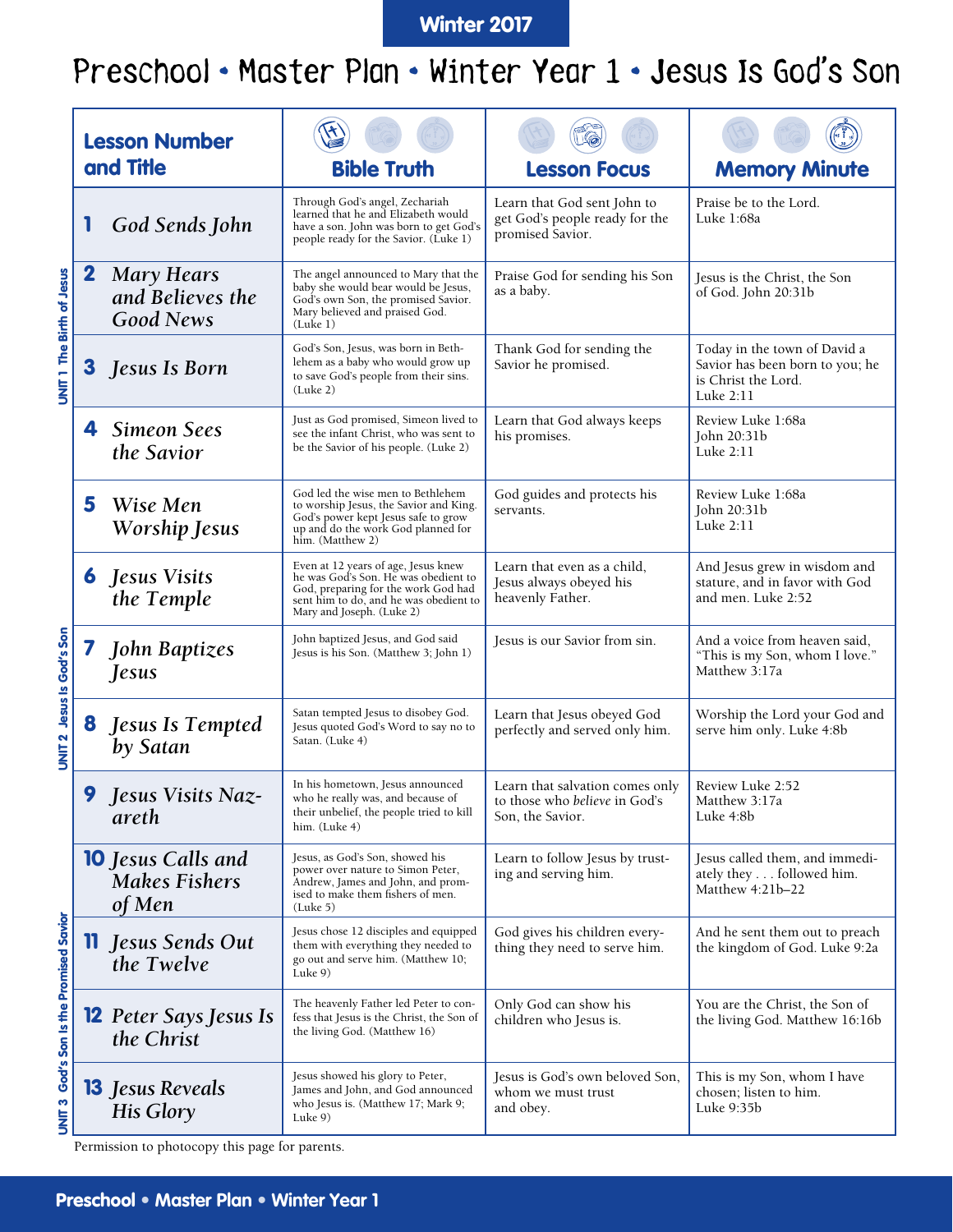### Spring 2018

## Preschool • Master Plan • Spring Year 1 • Jesus Is the Savior

|                                   | <b>Lesson Number</b><br>and Title                       | <b>Bible Truth</b>                                                                                                                                                                                    | <b>Lesson Focus</b>                                                                                | <b>Memory Minute</b>                                                                                                                             |
|-----------------------------------|---------------------------------------------------------|-------------------------------------------------------------------------------------------------------------------------------------------------------------------------------------------------------|----------------------------------------------------------------------------------------------------|--------------------------------------------------------------------------------------------------------------------------------------------------|
|                                   |                                                         |                                                                                                                                                                                                       |                                                                                                    |                                                                                                                                                  |
| UNIT 1 Jesus Is the Loving Savior | <b>Jesus Heals</b><br>Ten Lepers                        | Jesus healed 10 men of leprosy, but<br>only one returned to Jesus, praising<br>God for what had happened.<br>(Luke 17)                                                                                | Learn to trust in Jesus and<br>thank him for his goodness<br>to us.                                | Give thanks to the LORD, for he<br>is good.<br>Psalm 136:1a                                                                                      |
|                                   | <b>Jesus Blesses</b><br>$\mathbf{2}$<br>Little Children | Jesus welcomed the children and<br>blessed them. (Matthew 19; Mark 10;<br>Luke $18)$                                                                                                                  | Learn that we are helpless and<br>must depend on Jesus.                                            | [Jesus said,] "Let the little<br>children come to me."<br>Luke 18:16b                                                                            |
|                                   | 3<br><b>Jesus Comes to</b><br>Zacchaeus's House         | Jesus reached out to Zacchaeus and<br>saved him, and Zacchaeus showed that<br>his heart was changed.<br>(Luke 19)                                                                                     | Know that Jesus changes sin-<br>ners' hearts and forgives them.                                    | Review<br>Luke 18:16b                                                                                                                            |
|                                   | <b>Jesus Enters</b><br>Jerusalem                        | Jesus is God's King, sent to deliver<br>his people from sin and death.<br>(Luke 19)                                                                                                                   | Know that Jesus is our King.                                                                       | Blessed is the king who comes in<br>the name of the Lord!<br>Luke 19:38a                                                                         |
|                                   | Jesus Cleanses<br>5<br>the Temple                       | Jesus claimed authority in the temple,<br>restoring it to its proper use.<br>(Luke 19; Mark 11)                                                                                                       | Recognize Jesus' power over<br>our hearts and lives.                                               | Review<br>Luke 19:38a                                                                                                                            |
|                                   | <b>Jesus Establishes</b><br>the Lord's Supper           | Jesus gave his followers the Lord's<br>Supper as an act of worship to remem-<br>ber his death and celebrate the new<br>covenant God made with his people.<br>(Luke 22)                                | The Lord's Supper is a reminder<br>that Jesus has paid for all our sin<br>and God has forgiven us. | [Jesus said,] "Do this in remem-<br>brance of me."<br>Luke 22:19b                                                                                |
|                                   | <b>Jesus Is Arrested</b>                                | Jesus gave himself up to his enemies so<br>that he might obey the will of his Fa-<br>ther to save his people. (Luke 22)                                                                               | Jesus chose to obey the will of<br>his Father so that we could be<br>forgiven.                     | Review<br>Psalm 136:1a<br>Luke 19:38a<br>Luke 18:16b<br>Luke 22:19b                                                                              |
| UNIT 2 Jesus Is the Savior-King   | Jesus Dies on<br>8<br>the Cross                         | Jesus died on the cross so that our sins<br>could be forgiven. (Luke 23)                                                                                                                              | Know that Jesus is our Savior.                                                                     | While we were still sinners,<br>Christ died for us.<br>Romans 5:8b                                                                               |
|                                   | <b>9</b> Jesus Is Alive                                 | Jesus came alive again on the third<br>day, just as he promised he would.<br>(Luke 24)                                                                                                                | Praise Jesus, our risen Savior!                                                                    | [Jesus said,] "I am the Living<br>One; I was dead, and behold I am<br>alive for ever and ever!"<br>Revelation 1:18a                              |
|                                   | <b>10</b> Jesus Appears to<br>Two Men                   | The risen Lord appeared to two of<br>his followers, and they went off and<br>told the others the good news.<br>(Luke 24)                                                                              | Know that the risen Savior is al-<br>ways with us and share the good<br>news with others.          | Review<br>Romans 5:8b<br>Revelation 1:18a                                                                                                        |
| UNIT 3 Jesus Is the Risen Lord    | <b>11</b> Jesus Appears to<br>His Disciples             | Jesus appeared to his disciples, show-<br>ing them that he had risen from the<br>dead. Jesus said those who would be-<br>lieve in him without ever seeing him<br>would be blessed. (Luke 24; John 20) | Believe God's Word that Jesus<br>is our living Savior.                                             | But these are written that you<br>may believe that Jesus is the<br>Christ, the Son of God.<br>John 20:31a                                        |
|                                   | <b>12</b> Jesus Returns<br>to Heaven                    | Jesus returned to his Father in<br>heaven and sent the Holy Spirit<br>to be with his people. (John 16;<br>Luke $24$ ; Acts $1)$                                                                       | Jesus sent his Holy Spirit to<br>live with us.                                                     | This same Jesus will come<br>back in the same way you have<br>seen him go into heaven.<br>Acts 1:11b                                             |
|                                   | <b>13</b> Jesus Will<br>Come Again                      | Jesus told his church to make dis-<br>ciples of all nations until he returns<br>to earth in power and glory.<br>(Matthew 24, 28; Acts 1)                                                              | We must tell others about the<br>Savior as we look forward to<br>his return.                       | Review memory work.<br>Psalm 136:1a<br>Romans 5:8b<br>Luke 18:16b<br>Revelation 1:18a<br>Luke 19:38a<br>John 20:31a<br>Luke 22:19b<br>Acts 1:11b |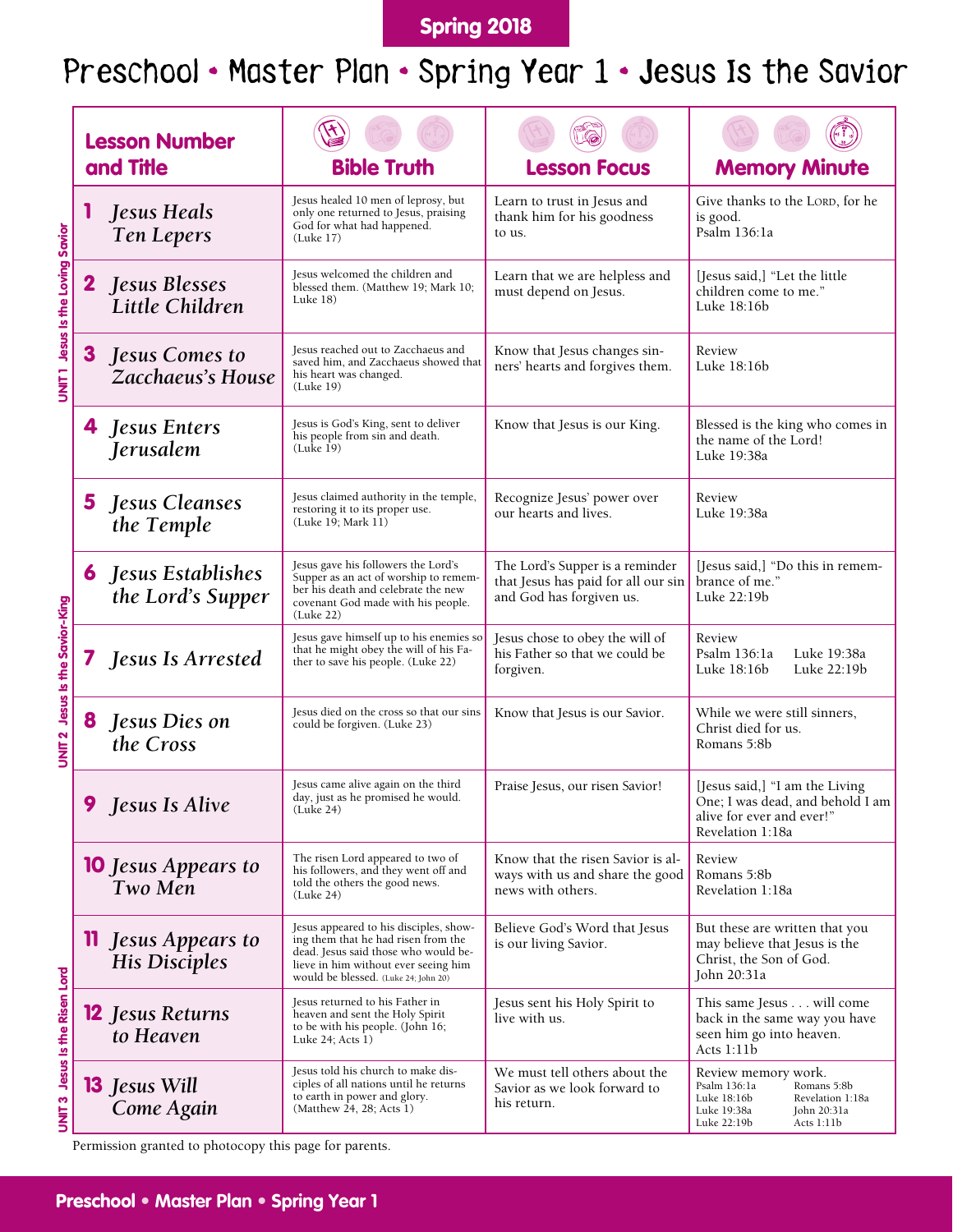#### Summer 2018

### Preschool • Master Plan • Summer Year 1 • God Keeps His Promises

|                                      | <b>Lesson Number</b> |                                                  |                                                                                                                                                                                       |                                                                                                                             |                                                                                                                                   |
|--------------------------------------|----------------------|--------------------------------------------------|---------------------------------------------------------------------------------------------------------------------------------------------------------------------------------------|-----------------------------------------------------------------------------------------------------------------------------|-----------------------------------------------------------------------------------------------------------------------------------|
|                                      |                      | and Title                                        | <b>Bible Truth</b>                                                                                                                                                                    | <b>Lesson Focus</b>                                                                                                         | <b>Memory Minute</b>                                                                                                              |
| UNIT 1 God's Promise of Redemption   | 1                    | <b>God Gives</b><br>Adam and Eve<br>a New Son    | Cain murdered his brother Abel. But<br>God, who promised Adam and Eve<br>a Savior, sent Seth, through whose<br>family the Savior would come.<br>(Genesis 3; 4; Hebrews 11)            | Learn that God promised to<br>send a Savior.                                                                                | The LORD is faithful to all<br>his promises.<br>Psalm 145:13b                                                                     |
|                                      | $\mathbf{2}$         | <b>God Saves Noah</b><br>and His Family          | God saved Noah and his family from<br>the flood, and Noah responded to<br>God's covenant grace with faith,<br>obedience and worship. (Genesis 6-9)                                    | Learn to trust and obey God<br>because he faithfully cares for<br>his children.                                             | Review<br>Psalm 145:13b                                                                                                           |
|                                      | 3                    | God Calls<br>Abraham                             | Abraham responded to the call of<br>God by trusting God's promise.<br>(Genesis 12; 15; 17; Hebrews 11)                                                                                | The Lord gives us faith to<br>follow him.                                                                                   | By faith Abraham obeyed.<br>Hebrews 11:8a, NKJV                                                                                   |
| UNIT 2 God's Promise of Blessing     |                      | <b>God Sends Isaac</b>                           | God kept his promise to Abraham<br>and Sarah by giving them a son in<br>their old age, and they responded in<br>faith and submission to God's plan.<br>(Genesis 18; 21)               | Praise God that nothing is too<br>hard for him to do.                                                                       | Sovereign LORD nothing is<br>too hard for you.<br>Jeremiah 32:17                                                                  |
|                                      | 5                    | <b>God Tests</b><br>Abraham's Faith              | Abraham faithfully trusted God to<br>provide, and he set out in faith to obey<br>God's command to sacrifice his son.<br>God provided a ram as a substitute for<br>Isaac. (Genesis 22) | God, who provides all we need,<br>wants us to learn to trust, obey<br>and follow him even when it is<br>very hard to do so. | Review<br>Hebrews 11:8a, NKJV                                                                                                     |
|                                      | 6                    | <b>God Speaks</b><br>to Jacob                    | God showed Jacob in a dream that he<br>would keep him and be with him al-<br>ways. (Genesis 28)                                                                                       | God promises to keep us and<br>be with us always.                                                                           | [God said,] I am with you and<br>will watch over you wherever<br>you go.<br>Genesis 28:15a                                        |
|                                      | 7                    | God Is with<br>Joseph                            | God saved Joseph's life and was with<br>him all the time and in every place.<br>(Genesis 37; 39-41)                                                                                   | God saves his people and is<br>with them all the time and in<br>every place.                                                | Review<br>Genesis 28:15a                                                                                                          |
| UNIT 3 God's Promise of Faithfulness | 8                    | <b>God Preserves</b><br>Jacob's Family           | God kept Jacob's family alive and God<br>continued his plan to make his people<br>into a great nation, as he had prom-<br>ised to do. (Genesis 42-50)                                 | God saves his children and<br>rules over their lives for<br>their good.                                                     | God meant it for good to<br>save many people.<br>Genesis 50:20b, NKJV                                                             |
| nce                                  | 9                    | <b>God Chooses</b><br><b>Samuel</b>              | When God called, Samuel listened<br>and obeved. (1 Samuel 1–3)                                                                                                                        | To grow in trust and obedience,<br>as Samuel did.                                                                           | The LORD was with Samuel as he<br>grew up.<br>1 Samuel 3:19a                                                                      |
| UNIT 4 God's Promise of Delivera     |                      | <b>10</b> God Sets<br>David Apart                | God, who gave David a heart of faith,<br>chose him to be the next king of<br>Israel. (1 Samuel 8; 16)                                                                                 | With God's strength and<br>presence, we are able to do<br>what God calls us to do.                                          | [God said,] I am your God.<br>I will strengthen you and<br>help you.<br>Isaiah 41:10b                                             |
|                                      | IJ                   | <b>God Gives David</b><br>Victory                | God was with David, giving him all he<br>needed to deliver God's people from<br>their enemy. (1 Samuel 17)                                                                            | We can trust God to help us in<br>times of trouble.                                                                         | Review<br>Isaiah 41:10b                                                                                                           |
|                                      |                      | <b>12</b> God Makes a<br><b>Promise to David</b> | God promised that the Savior would<br>be born into David's family, and<br>David responded to God's grace in<br>humble thankfulness. (2 Samuel 7)                                      | Learn to accept God's promises<br>in faith, and thank him for<br>loving us.                                                 | Genesis 28:15a<br>Review<br>Genesis 50:20b<br>Psalm 145:13b<br>1 Samuel 3:19a<br>Hebrews 11:8a<br>Isaiah 41:10b<br>Jeremiah 32:17 |
| UNIT 5 God's Promise of a Savior     |                      | <b>13</b> God Keeps<br>His Word to<br>Send Jesus | God kept his promise to Adam and<br>Eve and others by sending Jesus,<br>the Savior, to redeem his people.<br>(Matthew $1$ ; Luke $1$ ; 2)                                             | Just as he promised in his<br>Word, God sent Jesus to save us<br>from our sins.                                             | Today in the town of David a<br>Savior has been born to you; he<br>is Christ the Lord.<br>Luke 2:11                               |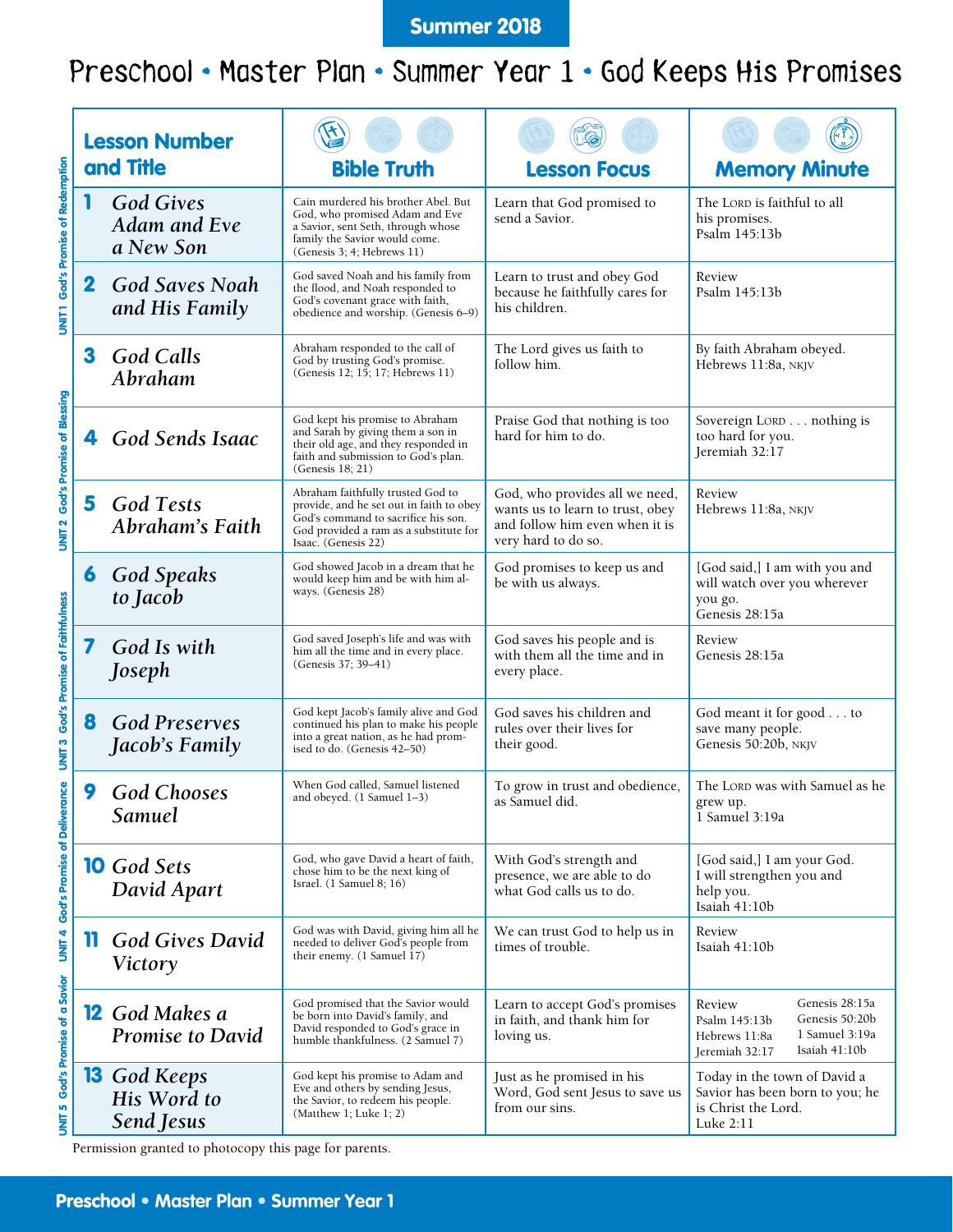#### Fall 2018

## Preschool • Master Plan • Fall Year 2 • God Leads His People

|                                             | <b>Lesson Number</b> |                                                  |                                                                                                                                                                            |                                                                                                      |                                                                                                                     |
|---------------------------------------------|----------------------|--------------------------------------------------|----------------------------------------------------------------------------------------------------------------------------------------------------------------------------|------------------------------------------------------------------------------------------------------|---------------------------------------------------------------------------------------------------------------------|
|                                             |                      | and Title                                        | <b>Bible Truth</b>                                                                                                                                                         | <b>Lesson Focus</b>                                                                                  | <b>Memory Minute</b>                                                                                                |
|                                             | 1                    | <b>God Takes Care</b><br>of Moses                | God took care of baby Moses because<br>God had a special job for him to do<br>later. (Exodus 1-2)                                                                          | God takes care of us.                                                                                | The LORD cares for those<br>who trust in him. Nahum 1:7                                                             |
| <b>UNIT 1 God Prepares His People</b>       | $\mathbf{2}$         | <b>God Calls Moses</b>                           | God called Moses and prepared him to<br>bring God's people, the Israelites, out<br>of Egypt. (Exodus 3-4)                                                                  | God calls us and makes us ready<br>to serve him.                                                     | Review Nahum 1:7                                                                                                    |
|                                             |                      | <b>God Sends Moses</b>                           | Even though cruel Pharaoh said he<br>would not let Israel go, God promised<br>to use his mighty power to free his<br>people. (Exodus 4-6)                                  | God is with us all the time<br>and has promised to save and<br>help us.                              | This is what the LORD says: "Let<br>my people go, so that they may<br>worship me." Exodus 8:1b                      |
|                                             |                      | <b>God Shows</b><br><b>His Power</b>             | Through the plagues, God showed his<br>power to the Egyptians and the Israel-<br>ites, but to his people he also showed<br>his love. (Exodus 7-10)                         | We can trust our powerful God.                                                                       | Review Exodus 8:1b                                                                                                  |
|                                             | 5                    | <b>God Saves</b><br>His People                   | God's people were saved from death<br>by putting lamb's blood on their door-<br>frames. (Exodus 11-12)                                                                     | God sent Jesus, the Lamb of<br>God, to save us from our sins.                                        | Review Nahum 1:7 and<br>Exodus 8:1b                                                                                 |
| <b>UNIT 2 God Protects His People</b>       | 6                    | God Leads<br>His People                          | God saved the Israelites at the Red Sea,<br>and they praised God for who<br>he is and what he did for them.<br>(Exodus 13-15)                                              | We praise God for saving,<br>protecting and leading his<br>people.                                   | Do not be afraid. Stand firm and<br>you will see the deliverance the<br>LORD will bring you today.<br>Exodus 14:13b |
|                                             | 7                    | <b>God Provides</b><br>Food                      | God cared for the Israelites by giving<br>them food. God still provides for his<br>children's needs. (Exodus 16)                                                           | We trust God to give us what<br>we need.                                                             | Review Exodus 14:13b                                                                                                |
| God Provides for His People                 | 8                    | <b>God Provides</b><br>Water                     | Just as God provided water for the<br>Israelites long ago, he kindly supplies<br>our needs today. (Exodus 17)                                                              | We trust God to keep his<br>promise to provide for us.                                               | The LORD watches over you.<br>Psalm 121:5a                                                                          |
| <b>UNIT3</b>                                | 9                    | <b>God Keeps His</b><br>People Safe              | God lovingly protects his people from<br>their enemies. (Exodus 17:8-16)                                                                                                   | We can be sure that God will<br>watch over us.                                                       | Surely God is my help.<br>Psalm 54:4a                                                                               |
|                                             |                      | <b>10</b> God Makes a<br>Promise                 | God made a covenant with his people<br>at Mount Sinai: God promised to love<br>and lead his people and called them to<br>obey him. (Exodus 19-20, 24)                      | God loves us and helps us trust<br>and obey him.                                                     | And God spoke "I am the<br>LORD your God." Exodus 20:2a                                                             |
|                                             | $\mathbf{J}$         | God Loves and<br><b>Forgives His</b><br>Children | Although God's people broke their<br>promise to obey him, God did not<br>break his promise to be their God.<br>(Exodus 32-34)                                              | God loves us and forgives<br>our sin.                                                                | Review Exodus 20:2a                                                                                                 |
| UNIT 4 God Keeps His Promises to His People |                      | <b>12</b> God Is Always<br>Faithful              | God punished his unbelieving people,<br>but he kept his promise to be faithful<br>to them. (Numbers 13-14)                                                                 | God may punish us when we<br>disobey him, but he promises<br>to forgive us and be faithful<br>to us. | Trust in the LORD with all your<br>heart. Proverbs 3:5a                                                             |
|                                             |                      | <b>13</b> God Keeps<br>His Word                  | Just as God kept his promise to lead<br>his people into Canaan, God kept his<br>promise to send Jesus as our Savior.<br>(Deuteronomy 31–34; Isaiah 6;<br>1 Corinthians 15) | God always keeps his promises.                                                                       | Worship the LORD with gladness.<br>Psalm 100:2a                                                                     |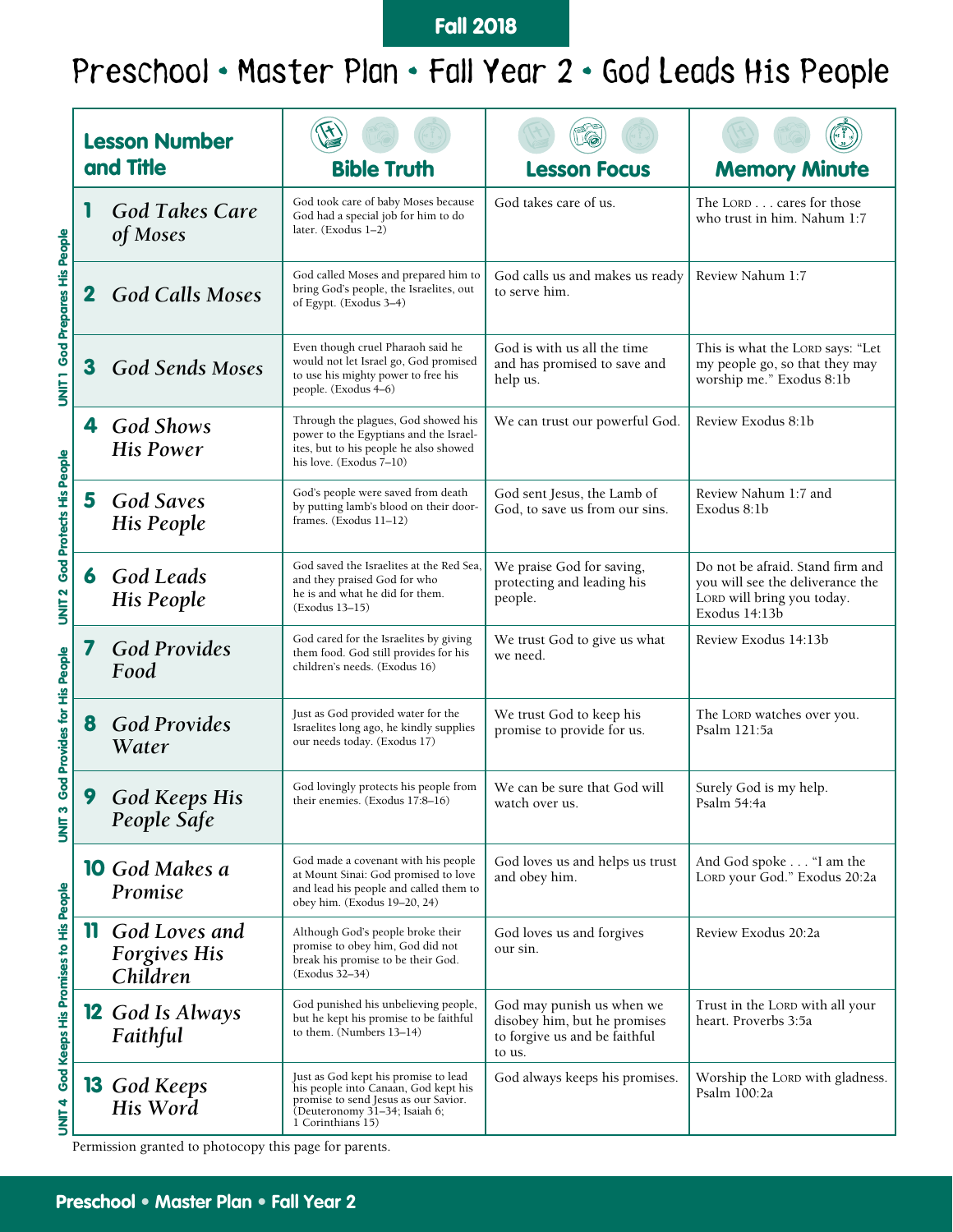### Winter 2018

# Preschool • Master Plan • Winter Year 2 • Living in God's Family

|                                |              | <b>Lesson Number</b>                       |                                                                                                                                                |                                                                                                 |                                                                                                                                                                        |
|--------------------------------|--------------|--------------------------------------------|------------------------------------------------------------------------------------------------------------------------------------------------|-------------------------------------------------------------------------------------------------|------------------------------------------------------------------------------------------------------------------------------------------------------------------------|
|                                |              | and Title                                  | <b>Bible Truth</b>                                                                                                                             | <b>Lesson Focus</b>                                                                             | <b>Memory Minute</b>                                                                                                                                                   |
|                                |              | <b>God Sends His</b><br>Son, Jesus         | God sent his Son, Jesus, to die for all<br>our sins so we could be part of God's<br>family. (Luke 2)                                           | To praise God for sending Jesus<br>to be our Savior.                                            | How great is the love the Fa-<br>ther has lavished on us, that we<br>should be called children of God!<br>1 John 3:1a                                                  |
|                                | $\mathbf{z}$ | Jesus Explains<br>Salvation                | God draws people to himself, giving<br>them faith to trust in his Son, Jesus,<br>for forgiveness of sins. (John 3; Gen-<br>esis 3; Matthew 19) | God loves us and saves us<br>from our sins.                                                     | Review 1 John 3:1a.                                                                                                                                                    |
| UNIT 1 Welcome to God's Family |              | Jesus Cares for<br>His People              | Jesus cares for God's people, and they<br>follow him in love and obedience.<br>(John 10)                                                       | Follow Jesus, and thank him<br>for his loving care.                                             | This is love: not that we loved<br>God, but that he loved us and<br>sent his Son. 1 John 4:10a                                                                         |
|                                |              | 4 Jesus Promises<br>the Holy Spirit        | The Holy Spirit helps God's children<br>remember and obey the words of<br>Jesus. (John 14)                                                     | God wants his children to de-<br>pend on the Holy Spirit.                                       | The fruit of the Spirit is love, joy,<br>peace. Galatians 5:22a                                                                                                        |
|                                | 5.           | Jesus Says,<br>"Pray Like This"            | Through prayer, God's children may<br>praise him, ask for forgiveness, and<br>ask for the things they need. (Matthew<br>6; Luke 11)            | God wants his children to<br>pray to him.                                                       | Come and pray to me, and<br>I will listen to you.<br>Jeremiah 29:12b                                                                                                   |
|                                | 6            | Jesus Says,<br>"Love God Best"             | God's children are to love him above<br>all else. (Mark 10; Luke 21)                                                                           | God wants us to love him more<br>than any of his gifts to us.                                   | Love the Lord your God with<br>all your heart.<br>Matthew 22:37a                                                                                                       |
|                                | $\mathbf{7}$ | Jesus Says, "Love<br>One Another"          | God's children show their love for him<br>by loving others.<br>$(1$ John 3–4; John 13)                                                         | Jesus tells us to show love for<br>God by loving others.                                        | Love one another, for love<br>comes from God.<br>1 John 4:7a                                                                                                           |
|                                | 8            | Jesus Says, "Love<br>Your Enemies"         | Jesus taught his followers to love their<br>enemies and to pray for them.<br>(Matthew 5)                                                       | Love those who don't love God<br>and don't love you.                                            | Review memory work:<br>1 John 3:1a<br>Jeremiah 29:12b<br>1 John 4:10a<br>Matthew 22:37a<br>Galatians 5:22a                                                             |
| <b>UNIT 2 God Protects Us</b>  | 9            | Jesus Says,<br>"Ask God to<br>Forgive You" | God wants his children to continually<br>turn away from sin and seek forgive-<br>ness through Jesus the Savior.<br>(Luke 11, 15)               | When we confess our sins, we<br>can trust God to forgive us.                                    | If we confess our sins, he is<br>faithful and just and will for-<br>give us our sins. 1 John 1:9a                                                                      |
|                                |              | <b>10</b> Jesus Says,<br>"Forgive Others"  | Jesus taught his disciples to forgive<br>others, just as God has forgiven them.<br>(Matthew 5, 6, 18)                                          | Since God forgives us, we must<br>forgive one another.                                          | Forgive us our debts, as we<br>forgive our debtors.<br>Matthew 6:12 (KJV)                                                                                              |
|                                |              | <b>11</b> Jesus Says,<br>"Serve Others"    | Jesus humbly serves his followers by<br>washing their feet.<br>(Mark 9, 10; John 13)                                                           | Jesus shows us how to humbly<br>serve others.                                                   | Review all memory work:<br>1 John 3:1a<br>Matthew 22:37a<br>1 John 4:10a<br>1 John 4:7a<br>Galatians 5:22a<br>1 John 1:9a<br>Jeremiah 29:12b<br>Matthew 6:12 (KJV)     |
|                                |              | <b>12</b> Jesus Says, "Obey<br>God's Word" | God's people must act on God's<br>Word. (Matthew 7; Luke 6)                                                                                    | Wise children listen to God's<br>Word and do what it says.                                      | Therefore every one who hears these<br>words of mine and puts them into prac-<br>tice is like the wise man who built his<br>house on the rock. Matthew 7:24            |
|                                |              | <b>13</b> God Makes Us<br>More Like Jesus  | God's children are known by their ac-<br>tions. (Matthew 7; Luke 6; Matthew<br>28)                                                             | God makes his children more<br>and more like Jesus as they grow<br>in trusting and obeying him. | Review all:<br>Matthew 22:37a<br>1 John 3:1a<br>1 John 4:7a<br>1 John 4:10a<br>1 John 1:9a<br>Galatians 5:22a<br>Matthew 6:12 (KJV)<br>Jeremiah 29:12b<br>Matthew 7:24 |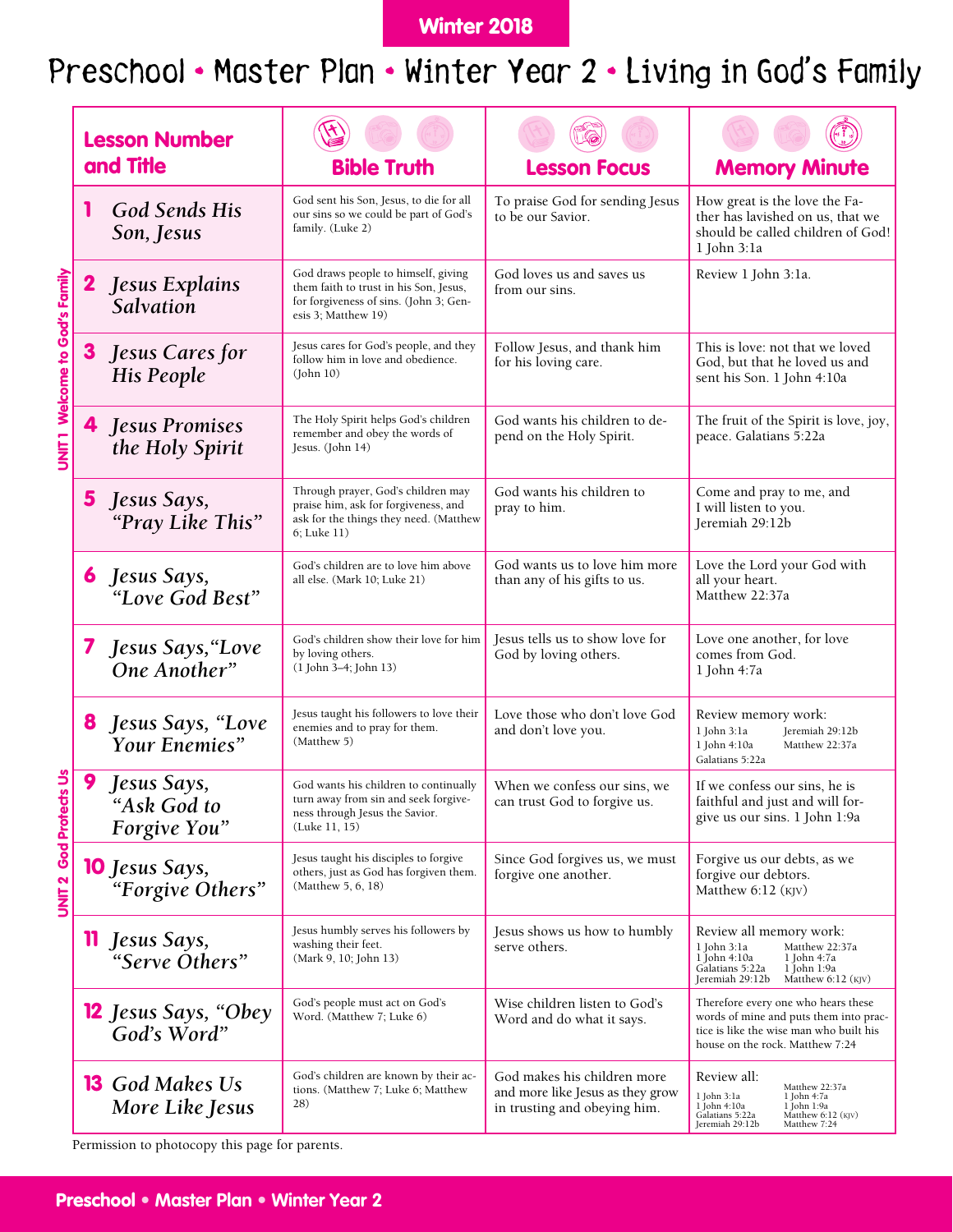#### Spring 2019

# Preschool • Master Plan • Spring Year 2 • Jesus Is God

|                                                |   | <b>Lesson Number</b>                              |                                                                                                                                                                                     |                                                                                             |                                                                                          |
|------------------------------------------------|---|---------------------------------------------------|-------------------------------------------------------------------------------------------------------------------------------------------------------------------------------------|---------------------------------------------------------------------------------------------|------------------------------------------------------------------------------------------|
|                                                |   | and Title                                         | <b>Bible Truth</b>                                                                                                                                                                  | <b>Lesson Focus</b>                                                                         | <b>Memory Minute</b>                                                                     |
| UNIT 1 God's Son Shows His Power over Creation |   | <b>Jesus Changes</b><br><b>Water to Wine</b>      | When Jesus showed his glory by<br>changing water to wine, the disciples<br>put their faith in him. (John 2)                                                                         | We will put our trust in Jesus,<br>our powerful Savior.                                     | Jesus revealed his glory, and<br>his disciples put their faith in<br>him. John $2:11$    |
|                                                |   | Jesus Calms<br>the Storm                          | By calming the storm, Jesus showed<br>that he is Lord over creation and that<br>he is the Son of God. (Mark 4; see also<br>Matt. 8 and Luke 8)                                      | Jesus teaches us to trust him to<br>take care of us all the time.                           | Review John 2:11                                                                         |
|                                                |   | Jesus Feeds the<br>Five Thousand                  | Jesus cared for the crowd's spiritual<br>and physical hunger by teaching them<br>God's Word and miraculously feeding<br>them all. (Mark 6; see also Matt. 14,<br>Luke 9 and John 6) | Jesus, our loving Savior,<br>provides for all our needs.                                    | Jesus went around doing<br>good. Acts 10:38                                              |
|                                                | 4 | Jesus Heals a<br>Man at the Pool                  | God the Son heals a lame man and<br>tells him to stop sinning. (John 5)                                                                                                             | Only God can make sick<br>people well.                                                      | Review Acts 10:38                                                                        |
|                                                | 5 | <b>Jesus Forgives</b><br>and Restores             | Jesus clearly showed the power of<br>God when he forgave the paralyzed<br>man and healed him. (Luke 5; see also<br>Matt. 9 and Mark 2)                                              | Jesus can forgive sin and heal<br>sickness because he is God<br>himself.                    | [Jesus said] "Anyone who has<br>seen me has seen the Father."<br>John 14:9b              |
|                                                | 6 | Jesus Makes a<br><b>Sick Servant Well</b>         | Jesus honors the great faith of a<br>centurion by healing his servant.<br>(Luke 7; see also Matt. 8)                                                                                | Show faith that pleases God.                                                                | Review John 14:9b                                                                        |
|                                                |   | Jesus Gives Sight                                 | Jesus showed compassion by healing a<br>blind beggar who cried out to him in<br>faith.(Mark 10; see also Matt. 20 and<br>Luke 18)                                                   | Jesus wants his children to call<br>on him in faith.                                        | [Jesus said] "Return home and<br>tell how much God has done for<br>you." Luke 8:39a      |
| God's Son Shows His Power over Sickness        |   | Jesus Sets a<br><b>Woman Free</b>                 | Jesus showed God's power over Satan,<br>and the evil he caused, by healing the<br>crippled woman. (Luke 13)                                                                         | Praise God for the wonderful<br>things he does, and that he is<br>more powerful than Satan. | I will praise you, O LORD<br>I will tell of all your wonders.<br>Psalm 9:1               |
| UNIT <sub>2</sub>                              |   | Jesus Cures<br><b>Ten Lepers</b>                  | Jesus cured ten men of leprosy, but<br>only one took the trouble to thank<br>Jesus and give praise to God.<br>(Luke 17)                                                             | Give thanks to God for what he<br>has done for us.                                          | Review Luke 8:39a and<br>Psalm 9:1.                                                      |
|                                                |   | <b>10</b> Jesus Raises the<br>Widow's Son         | Jesus showed his power over death by<br>bringing the widow's son back to life.<br>(Luke 7)                                                                                          | Jesus has power over death.                                                                 | [The people said] "God has come<br>to help his people."<br>Luke $7:16b$                  |
|                                                |   | <b>Jesus Gives</b><br>Life to Jairus'<br>Daughter | Jesus showed his power as Lord of life<br>by raising Jairus's dead daughter and<br>restoring her to her family. (Mark 5;<br>see also Matt. 9 and Luke 8)                            | God has come to help us<br>in Jesus.                                                        | Review Luke 7:16b                                                                        |
|                                                |   | <b>Jesus Brings</b><br>Lazarus Back<br>to Life    | Jesus showed the glory and power of<br>God when he brought Lazarus back to<br>life. $(John 11)$                                                                                     | Just as he promised, Jesus<br>gives his people life that lasts<br>forever.                  | I believe that you are the Christ,<br>the Son of God. John 11:27                         |
| UNIT 3 God's Son Shows His Power over Death    |   | <b>13</b> Jesus Is Alive                          | Through his death and resurrection,<br>Jesus showed that he is able to save his<br>people from sin and death. (John 20;<br>Matt. 28; Mark 16; Luke 24)                              | Believe and tell that Jesus is<br>our living Savior.                                        | [The angel said] "He is not<br>here; he has risen just as he<br>said." Matthew 28:5a, 6a |